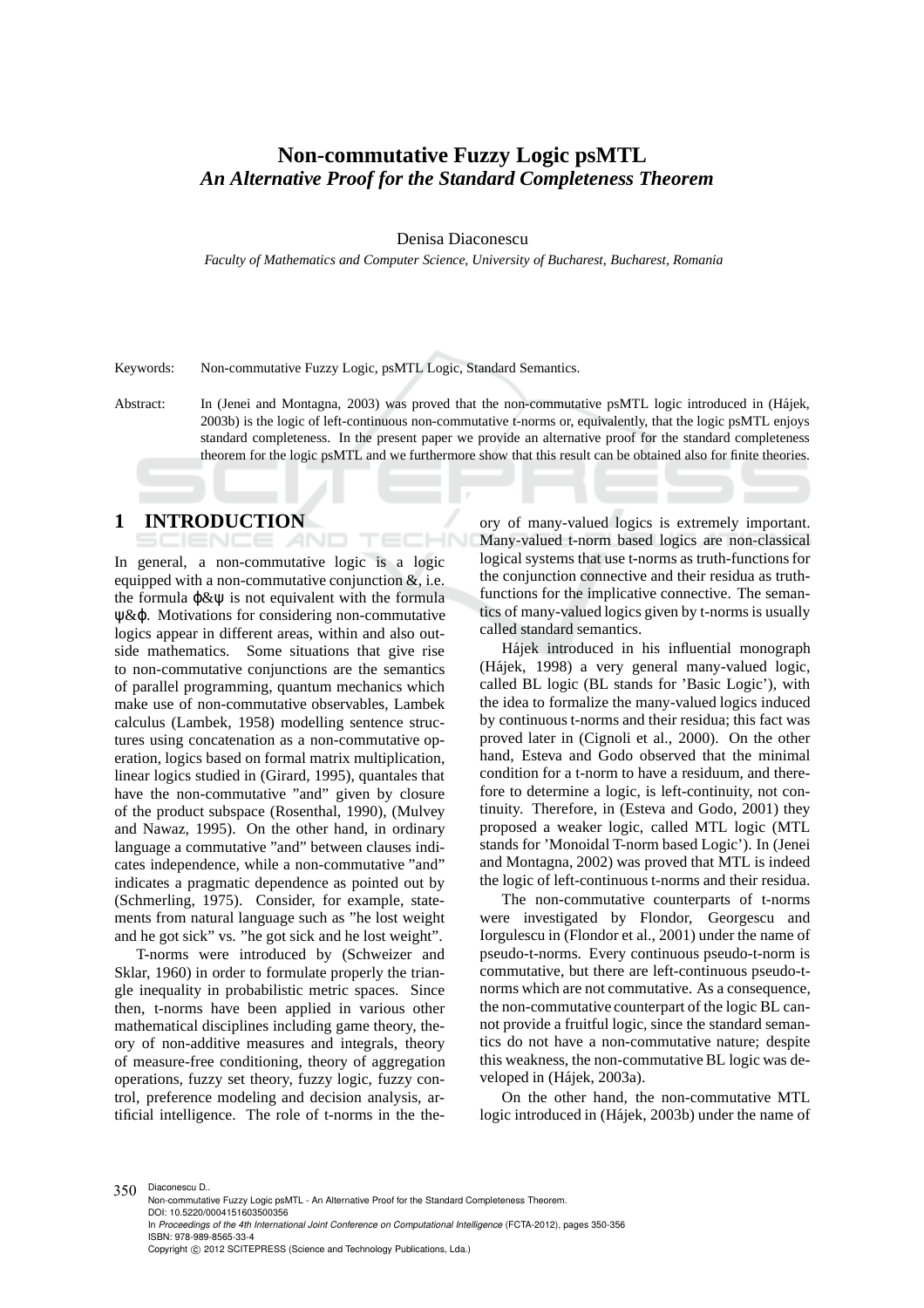psMTL logic (psMTL stands for 'pseudo Monoidal T-norm based Logic') enjoys standard completeness with respect to left-continuous pseudo-t-norms, as proved in (Jenei and Montagna, 2003).

The goal of the present paper is to provide an alternative method to prove the standard completeness theorem for the logic psMTL and to show that this result holds even for finite theories, i.e. we prove the finite strong standard completeness theorem for psMTL logic.

This paper is organized as follows: in Section 2 we recall the definitions and the basic properties on psMTL logic; Section 3 is the innovative part of this paper, where we give an alternative proof for the finite strong standard completeness theorem for psMTL logic; Section 4 contains some concluding remarks.

# **2 THE LOGIC PSMTL**

Hájek introduced the non-commutative logic psMTL in (Hájek, 2003b). In this section we recall this logical system in a somewhat different formulation but equivalent with that of Hájek, following the line of (Diaconescu, 2012).

The fact that the logic psMTL has a noncommutative conjunction & leads to the existence of two implications. Therefore, the language of the propositional calculus psMTL consists of denumerable many propositional variables, whose set is denoted by Var, the primitive connectives  $\rightarrow$ ,  $\rightsquigarrow$ , &,  $\land$ , ∨ and the constant 0. From this primitive connectives, further connectives and constants are defined by:

$$
\neg \varphi \quad \text{is} \quad \varphi \to \overline{0},
$$
  
\n
$$
\sim \varphi \quad \text{is} \quad \varphi \leadsto \overline{0},
$$
  
\n
$$
\varphi \leftrightarrow \psi \quad \text{is} \quad (\varphi \to \psi) \& (\psi \to \varphi),
$$
  
\n
$$
\varphi \leftrightarrow \psi \quad \text{is} \quad (\varphi \leadsto \psi) \& (\psi \leadsto \varphi).
$$

The formulas are defined by structural induction as usual and we denote by Form<sub>psMTL</sub> the set of all formulas of the logic psMTL. For any formula  $\varphi$  of psMTL, we define the formula  $\varphi^{\bullet}$  obtained by interchanging the two implications  $\rightarrow$  and  $\rightsquigarrow$  and reversing the arguments of &. Notice that  $(\varphi^{\bullet})^{\bullet} = \varphi$ . The axioms of psMTL are:

I. a formula which has one of the following forms is an axiom:

 $(A1)$   $(\psi \rightarrow \chi) \rightarrow ((\phi \rightarrow \psi) \rightarrow (\phi \rightarrow \chi))$  $(A2)$  (φ&ψ)  $\rightarrow$  φ  $(A3)$  (φ ∧ ψ) → φ (*A*4) (ϕ∧ψ) → (ψ∧ϕ)

$$
(A5) ((\varphi \rightarrow \psi) \& \varphi) \rightarrow (\varphi \land \psi)
$$
  
\n
$$
(A6a) (\varphi \rightarrow (\psi \rightarrow \chi)) \rightarrow ((\varphi \& \psi) \rightarrow \chi)
$$
  
\n
$$
(A6b) ((\varphi \& \psi) \rightarrow \chi) \rightarrow (\varphi \rightarrow (\psi \rightarrow \chi))
$$
  
\n
$$
(A7) ((\varphi \rightarrow \psi) \rightarrow \chi) \rightarrow (((\psi \rightarrow \varphi) \rightarrow \chi) \rightarrow \chi)
$$
  
\n
$$
(A8a) (\varphi \lor \psi) \rightarrow (((\varphi \rightsquigarrow \psi) \rightarrow \psi) \land ((\psi \rightsquigarrow \varphi) \rightarrow \varphi))
$$
  
\n
$$
(A8b) (((\varphi \rightsquigarrow \psi) \rightarrow \psi) \land ((\psi \rightsquigarrow \varphi) \rightarrow \varphi)) \rightarrow (\varphi \lor \psi)
$$
  
\n
$$
(A9) \overline{0} \rightarrow \varphi
$$

II. if ϕ is an axiom of the form (*A*1), (*A*2), (*A*5), (*A*6*a*), (*A*6*b*), (*A*7), (*A*8*a*) or (*A*8*b*), then ϕ • is also an axiom.

The deduction rules of psMTL are:

$$
(MP1) \frac{\varphi \varphi \to \psi}{\psi} \qquad (Impl1) \frac{\varphi \to \psi}{\varphi \leadsto \psi}
$$
  
\n
$$
(MP2) \frac{\varphi \varphi \leadsto \psi}{\psi} \qquad (Impl2) \frac{\varphi \leadsto \psi}{\varphi \to \psi}
$$

A theory over psMTL logic is any set of formulas. Provability in a theory *T* is defined in the obvious way, using all the deduction rules. We note by *T*  $\vdash$   $\phi$  the fact that  $\phi$  is a *T*-theorem and by Theor<sub>psMTL</sub> $(T)$  the set of all *T*-theorems (we use the notation Theor $_{psMTL}$  when *T* is the empty set).

**Proposition 2.1.** *For any formula* ϕ *of* psMTL *and any theory T*,  $T \vdash \varphi$  *iff*  $T \vdash \varphi^{\bullet}$ .

The algebraic models for psMTL logic were introduced by Flondor, Georgescu and Iorgulescu:

**Definition 2.1.** (Flondor et al., 2001). A *psMTLalgebra* is a structure  $A = (A, \vee, \wedge, \odot, \rightarrow, \rightsquigarrow, 0, 1)$ such that the following conditions are fulfilled:

(i)  $(A, \vee, \wedge, 0, 1)$  is a bounded lattice,

- (ii)  $(A, \odot, 1)$  is a monoid,
- (iii)  $x \odot y \leq z$  if  $f \odot y \leq y \rightarrow z$  if  $f \odot y \leq x \rightarrow z$ ,
- (iv)  $(x \rightarrow y) \vee (y \rightarrow x) = (x \rightarrow y) \vee (y \rightarrow x) = 1.$

Condition (iii) is called the *adjointness property*, while (iv) is known as the *prelinearity condition*. We say that a psMTL-algebra is a *chain* if the underlying lattice order is linear.

For any psMTL-algebra A, an *A-evaluation of propositional variables* is a mapping  $e : \text{Var} \rightarrow A$ . Any A-evaluation of propositional variables *e* can be uniquely extended to an *A-evaluation* of all formulas (denoted also by *e*) using the operations on A as truth functions, i.e.  $e(\overline{0}) = 0$ ,  $e(\phi \& \psi) = e(\phi) \odot e(\psi)$ , and  $e(\varphi \circ \psi) = e(\varphi) \circ e(\psi)$ , where  $\circ \in \{\vee, \wedge, \rightarrow, \leadsto\}.$ 

If *T* is a theory of the logic psMTL, A is a psMTLalgebra and *e* is an A-evaluation such that  $e(\psi) = 1$ , for any  $\psi \in T$ , then we call *e* an A-*model* of T.

Kühr introduced a particular class of psMTLalgebras, namely representable psMTL-algebras. The variety of psMTL-algebras do not enjoy the subdirect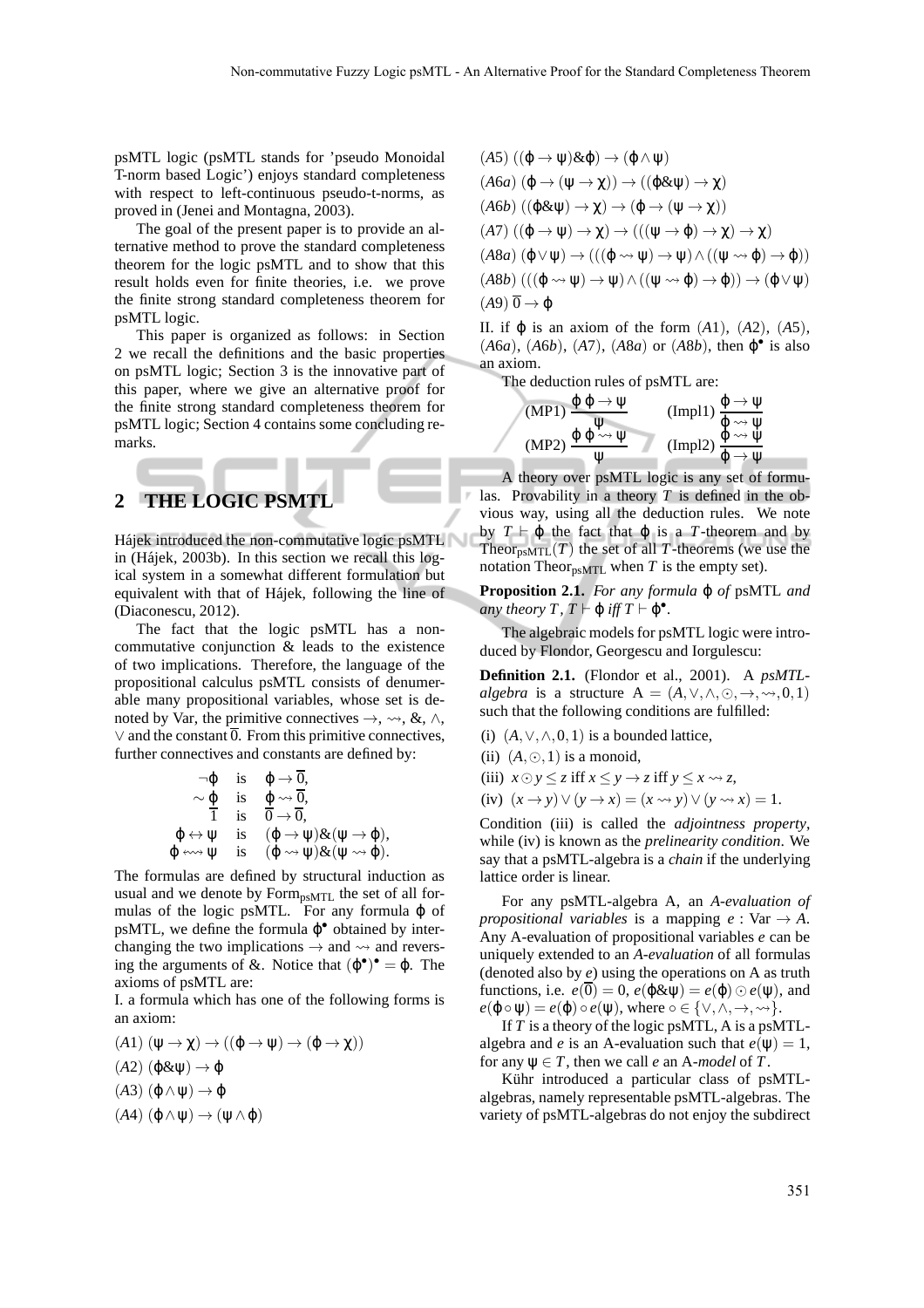representation property (i.e. each algebra is a subalgebra of a direct product of chains), but it was proved that a psMTL-algebra is subdirectly representable if and only if it is a representable psMTL-algebra.

**Definition 2.2.** (Kühr, 2003). A *representable psMTL-algebra* (*psMT L<sup>r</sup> -algebra*, for short) is a psMTL-algebra in which the following identities are valid:

(R1) 
$$
(y \rightarrow x) \vee (z \rightsquigarrow ((x \rightarrow y) \odot z)) = 1,
$$

 $(R2)$   $(y \rightsquigarrow x) \vee (z \rightarrow (z \odot (x \rightsquigarrow y))) = 1.$ 

Conditions (R1) and (R2) are also known as *Kuhr's ¨ identities*.

Hájek reflected this problem in the logical framework by introducing in (Hájek, 2003b) the logic  $p$ sMTL<sup>r</sup> as an extension of  $p$ sMTL by the axioms:

(A10) 
$$
(\varphi \to \psi) \lor (\chi \leadsto ((\psi \to \varphi) \& \chi))
$$
  
(A10<sup>•</sup>)  $(\varphi \leadsto \psi) \lor (\chi \to (\chi \& (\psi \leadsto \varphi)))$ 

Axioms (*A*10) and (*A*10• ) are just the logical reflection of Kühr's identities. Due to the properties of psMTL<sup>r</sup>-algebras, a chain completeness theorem for psMTL<sup>r</sup> was proved by Hájek:

**Theorem 2.1.** *(Hajek, 2003b). Let T be a theory over ´ psMT L<sup>r</sup> and* ϕ *be a formula. T proves* ϕ *iff for each*  $psMTL<sup>r</sup>$ -chain *L* and each *L*-model e of *T*,  $e(\varphi) = 1$ .

The non-commutative generalizations of t-norms were studied by Flondor, Georgescu and Iorgulescu:

**Definition 2.3.** (Flondor et al., 2001). A *pseudo-tnorm* is a binary relation ⊗ on the real unit interval  $[0,1]$  that is associative, non-decreasing in both arguments and satisfying  $x \otimes 1 = 1 \otimes x = x$ , for all  $x \in [0,1].$ 

A pseudo-t-norm  $\otimes$  is left-continuous if  $\bigvee_{i \in I} (a_i \otimes$  $b) = (\bigvee_{i \in I} a_i) \otimes b$  and  $\bigvee_{i \in I} (b \otimes a_i) = b \otimes (\bigvee_{i \in I} a_i).$ Moreover, any left-continuous pseudo-t-norm ⊗ has a left residuum  $\rightarrow$  and a right residuum  $\rightarrow$  given by

$$
a \rightarrow b
$$
 =  $\sup\{c \mid c \otimes a \le b\},$   
\n $a \rightsquigarrow b$  =  $\sup\{c \mid a \otimes c \le b\}.$ 

The structure  $([0,1], \max, \min, \otimes, \rightarrow, \rightsquigarrow, 0, 1)$  is a psMTL<sup>r</sup>-chain, called a *standard psMTL-algebra*. Notice that every standard psMTL-algebra is representable.

It was proved in (Flondor et al., 2001) that any continuous pseudo-t-norm is commutative, but there are left-continuous pseudo-t-norms which are not commutative as shown by the following example:

**Example 2.1.** (Flondor et al., 2001).

Let  $0 < a_1 < a_2 < b_2 < 1$  and  $T : [0,1] \times [0,1] \rightarrow [0,1]$ defined by

$$
T(x,y) = \begin{cases} a_1, & a_1 < x \le a_2, a_1 < y \le b_2 \\ \min(x,y), & \text{otherwise} \end{cases}
$$

Then *T* is a left-continuous pseudo-t-norm which is not commutative.

### **3 STANDARD COMPLETENESS**

This section is the main contribution of this paper.

In (Jenei and Montagna, 2003) it was proved that the logic  $psMTL<sup>r</sup>$  is complete with respect to leftcontinuous pseudo-t-norms and their residua, by generalizing to the non-commutative case the proof for the standard completeness theorem for MTL logic from (Jenei and Montagna, 2002).

In this section we provide an alternative proof for the standard completeness theorem for psMTL logic. Moreover, we prove a strong standard completeness theorem with respect to finite theories, namely:

**Theorem 3.1** (Finite Strong Standard Completeness)**.** *Let*  $T$  *be a finite theory over*  $psMTL^{r}$  *and*  $\varphi$  *be a formula. T proves*  $\varphi$  *iff for each standard psMTLalgebra L and each L-model e of T, e* $(\varphi) = 1$ .

This theorem is proved along this section. The idea behind the proof is to adapt to the noncommutative case the proof given by (Horčik, 2007) for the standard completeness theorem for MTL logic.

Let us consider a finite theory *T* and a formula  $\varphi$  over the logic psMTL<sup>r</sup> such that  $T \nvDash \varphi$ . Thus, by Theorem 2.1, there is a  $psMTL<sup>r</sup>$ -chain

$$
\mathbf{L} = (L, \star_L, \to_L, \leadsto_L, \leq, 0, 1)
$$

and an L-model  $e_L$  of T such that  $e_L(\varphi) < 1$ . We will show that L can be embedded into a standard psMTLalgebra. As in (Horčik, 2007), we define the following set:

*G* = { $e_L(\psi) | \psi$  is a subformula of  $\chi \in T \cup \{\phi\}$  }.

Let S be the submonoid of L generated by the set *G*, i.e.  $S = (S, \star, \leq, 0, 1)$ , where  $\star$  denotes the restriction of  $\star_L$  to *S*. Observe that *S* is finitely generated since *G* is finite.

**Lemma 3.1.** *The monoid* S *is countable and inversely well ordered, i.e. each subset of S has a maximum.*

*Proof.* Let *g*1,...,*g<sup>n</sup>* be the generators of *S* and *M* a subset of *S*. For any element of  $m \in M$  we have  $|m|_{g_i} = k_i$ , for each  $i \in \{1, ..., n\}$ , where  $|m|_{g_i}$  represents the number of occurrences of  $g_i$  in  $m$ . Therefore we can assign to each element of *M* an *n*-tuple  $(k_1, \ldots, k_n) \in \mathbb{N}^n$ . Let us denote by  $m_{(k_1, \ldots, k_n)}$  the element from *M* associated with the *n*-tuple  $(k_1, \ldots, k_n)$ . Thus there is a subset  $H \subseteq \mathbb{N}^n$  such that  $(k_1, \ldots, k_n) \in$ *H* iff  $m_{(k_1,...,k_n)} \in M$ . Moreover, if  $(k_1,...,k_n) \leq$  $(t_1,...,t_n)$ , we have  $m_{(k_1,...,k_n)} \ge m_{(t_1,...,t_n)}$  since  $\star$  is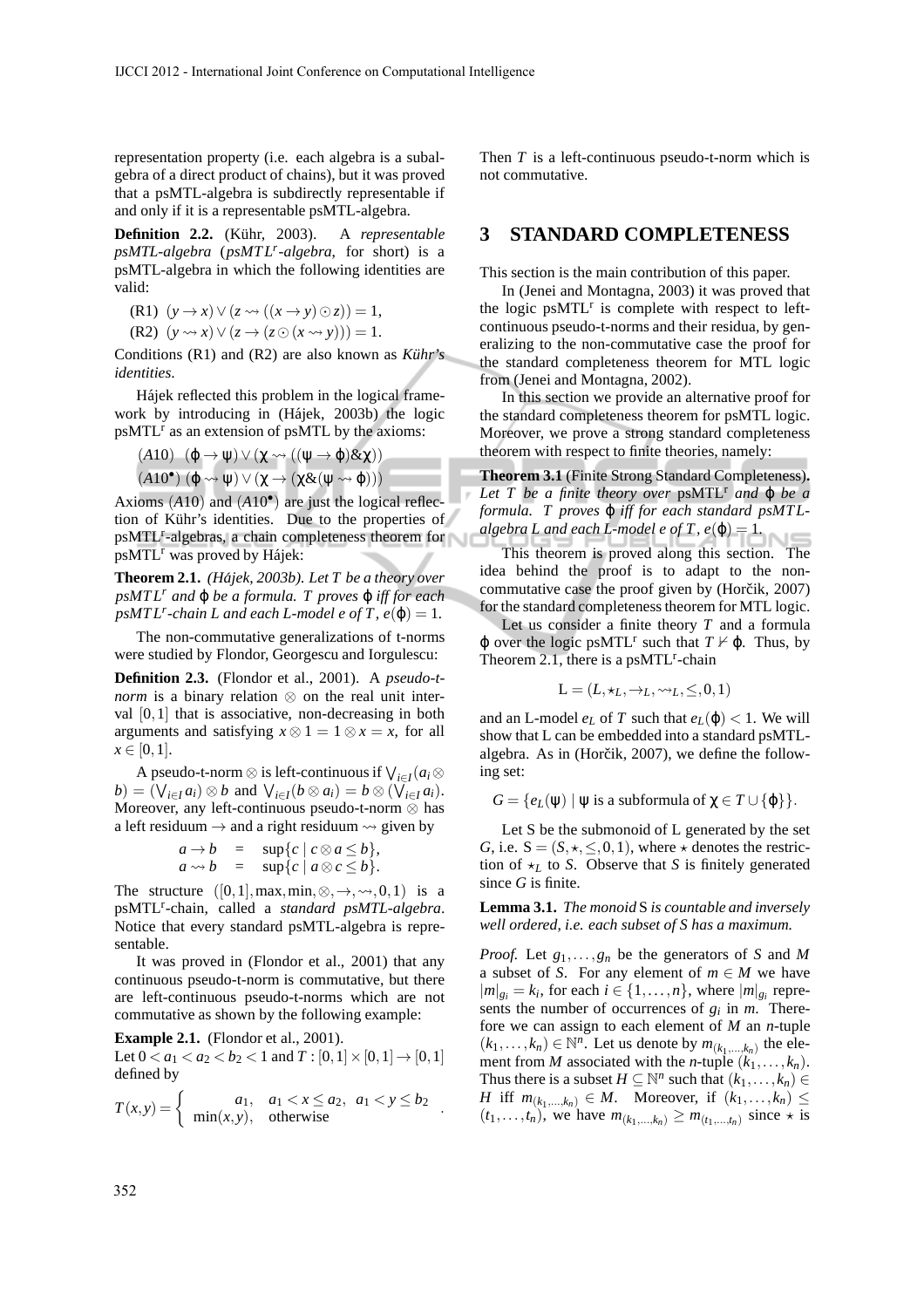order-preserving. Since *H* has only finitely many minimal elements, one of them must correspond to the maximum of *M*, thus *S* is inversely well ordered.  $\Box$ 

Due to the previous lemma, we can introduce the following residua on S:

$$
a \rightarrow b = \max\{z \in S \mid z \star a \le b\},
$$
  
\n
$$
a \rightsquigarrow b = \max\{z \in S \mid a \star z \le b\}.
$$

Therefore we can prove the following result:

**Proposition 3.1.** *The enriched monoid*

$$
\mathbf{S} = (S, \star, \to, \leadsto, \leq, 0, 1)
$$

*is a psMT L<sup>r</sup> -chain and there exists an evaluation e<sup>S</sup> of T such that*  $e_S(\varphi) < 1$ *.* 

*Proof.* We know that S is an integral totally ordered monoid and that  $\leq$  is compatible with  $\star$ . The fact that  $a * b \leq c$  iff  $a \leq b \rightarrow c$  iff  $b \leq a \rightsquigarrow c$  follows immediately from the definitions of  $\rightarrow$  and  $\rightsquigarrow$ . Hence S is an psMTL<sup>r</sup>-chain.

Let us define an evaluation  $e_S(p) = e_L(p)$ , for every propositional variable *p* appearing in any  $\chi \in \mathbb{R}$  $T \cup {\varphi}$  and arbitrarily, otherwise. Let  $\gamma \in T \cup {\varphi}$ . We show by induction on the complexity of  $\chi$  that  $e_S(\psi) = e_L(\psi)$ , for each subformula  $\psi$  of  $\chi$ . Almost all cases are trivial, therefore we treat only the case when  $\psi = \psi_1 \leadsto \psi_2$ . By definition we have  $e_S(\psi) = e_L(\psi_1) \rightsquigarrow e_L(\psi_2) = \max\{z \in S \mid e_L(\psi_1) \star z \leq$  $e_L(\psi_2)$ . Since  $\psi$  is a subformula of  $\chi$ , we have  $e_L(\psi) \in S$ . Consequently,  $e_L(\psi_1) \star e_L(\psi) = e_L(\psi_1) \star L$  $e_L(\psi) \leq e_L(\psi_2)$ . Thus  $e_L(\psi) \leq e_S(\psi)$ . Now suppose there is an element  $z' \in S$  such that  $z' > e_L(\psi)$ and  $e_L(\psi_1) \star z' \leq e_L(\psi_2)$ . Since  $z' \in L$ , we get  $z' \leq$  $e_L(\psi_1) \rightsquigarrow e_L(\psi_2) = e_L(\psi)$  (contradiction). Hence  $e_S(\psi) = e_L(\psi)$ .

Since  $e_S(\tau) = e_L(\tau) = 1$ , for any  $\tau \in T$ ,  $e_S$  is an S-model of *T*. Moreover,  $e_S(\varphi) = e_L(\varphi) < 1$ .  $\Box$ 

Therefore we have the psMTL<sup>r</sup>-chain S which is countable and inversely well ordered, and the evaluation  $e_S$  on S such that  $e_S(\varphi) < 1$ . The next step is to build a new ps $MTL^r$ -chain S' order-isomorphic to [0, 1] in which S can be embedded.

In order to define such a psMTL<sup>r</sup>-chain, we will use a similar construction as in the original proof of the standard completeness theorem from (Jenei and Montagna, 2003). We define the new universe by:

$$
S' = \{(a, x) \mid a \in S \setminus \{0\}, x \in (0, 1]\} \cup \{(0, 1)\}.
$$

The order  $\leq'$  on  $S'$  is the lexicographic order, i.e.

$$
(a,x) \leq' (b,y)
$$
 iff  $a < b$  or  $(a = b$  and  $x \leq y)$ .

Let *I* be the set of all idempotents of *S*, i.e  $x \star x = x$ . We define the following monoidal operation on S':

$$
(a,x) \star'(b,y) = \begin{cases} (a \star b,1), & a \star b < a \wedge b \\ (a,xy), & a = b, a \in I \\ \min\{(a,x),(b,y)\}, & \text{otherwise} \end{cases}
$$

where *xy* stands for the usual product of reals. Note that in any case, the first coordonate always equals  $a * b$ .

The proof of the following result follows closely the proof of Lemma 6 from (Horčik, 2007), but differences do appear since we are dealing with a noncommutativity operation  $\star'$ .

**Lemma 3.2.** *The structure*

$$
S' = (S', \star', \leq', (0, 1), (1, 1))
$$

*is a totally ordered integral monoid, where* (1,1) *is the neutral element and the top element as well,*  $(0,1)$ is the bottom element and  $\star'$  is monotone with respect *to* ≤′ *on both arguments.*

*Proof.* It is obvious that  $(1,1)$  is the neutral element and the top element and that  $(0,1)$  is the bottom element. Let us prove that  $\star'$  is associative, i.e.

$$
(a,x) \star' ((b,y) \star' (c,z)) = ((a,x) \star' (b,y)) \star' (c,z).
$$

We denote the left-hand side (right-hand side, respectively) of the above equation by L (R, respectively). Let  $P(a,b)$  denote the following property of  $a,b \in S'$ :

$$
-P(a,b): a=b \text{ and } a \in I.
$$

Clearly, if  $P(a,b)$  holds, then  $P(b,a)$  holds as well. We must analyse several cases:

- 1. Suppose that none of  $P(a,b)$ ,  $P(b,c)$ ,  $P(a,b \star c)$ ,  $P(a \star b, c)$  is valid. We distinguish two cases:
- (i)  $a \star b \star c = a \land b \land c$ . Then both L and R are equal to min $\{(a,x), (b,y), (c,z)\}\$ and therefore associativity of  $\star'$  holds.
- (ii)  $a \star b \star c \neq a \land b \land c$ . We claim that in this case both L and R are equal to  $(a \star b \star c, 1)$ . Let us consider the case of L, since for R we have a similar proof. If  $b \star c = b \wedge c$ , then  $a \star (b \star c) \neq a \wedge (b \star c)$ , therefore  $L = (a * b * c, 1)$ . If  $b * c \neq b \land c$ , then  $(b, y) \star (c, z) = (b \star c, 1)$  and  $a \star b \star c \neq a$ . Thus either  $a \star b \star c \neq b \star c$  and then  $L = (a \star b \star c, 1),$ or  $a \star b \star c = b \star c$  and then  $L = (a, x) \wedge (b \star c, 1) =$  $(b \star c, 1) = (a \star b \star c, 1).$
- 2. Suppose that  $P(b, c)$  holds. Then  $b = c$ , *b* is idempotent and  $L = (a, x) \star' (b, yz)$ . We obtain that

$$
L = \begin{cases} (b, xyz), & \text{if } a = b \\ (a \star b, 1), & \text{if } a \star b < a \wedge b \\ (a, x), & \text{if } a \star b = a \wedge b, a < b \\ (b, yz), & \text{if } a \star b = a \wedge b, a > b \end{cases}.
$$

For R we have the following cases: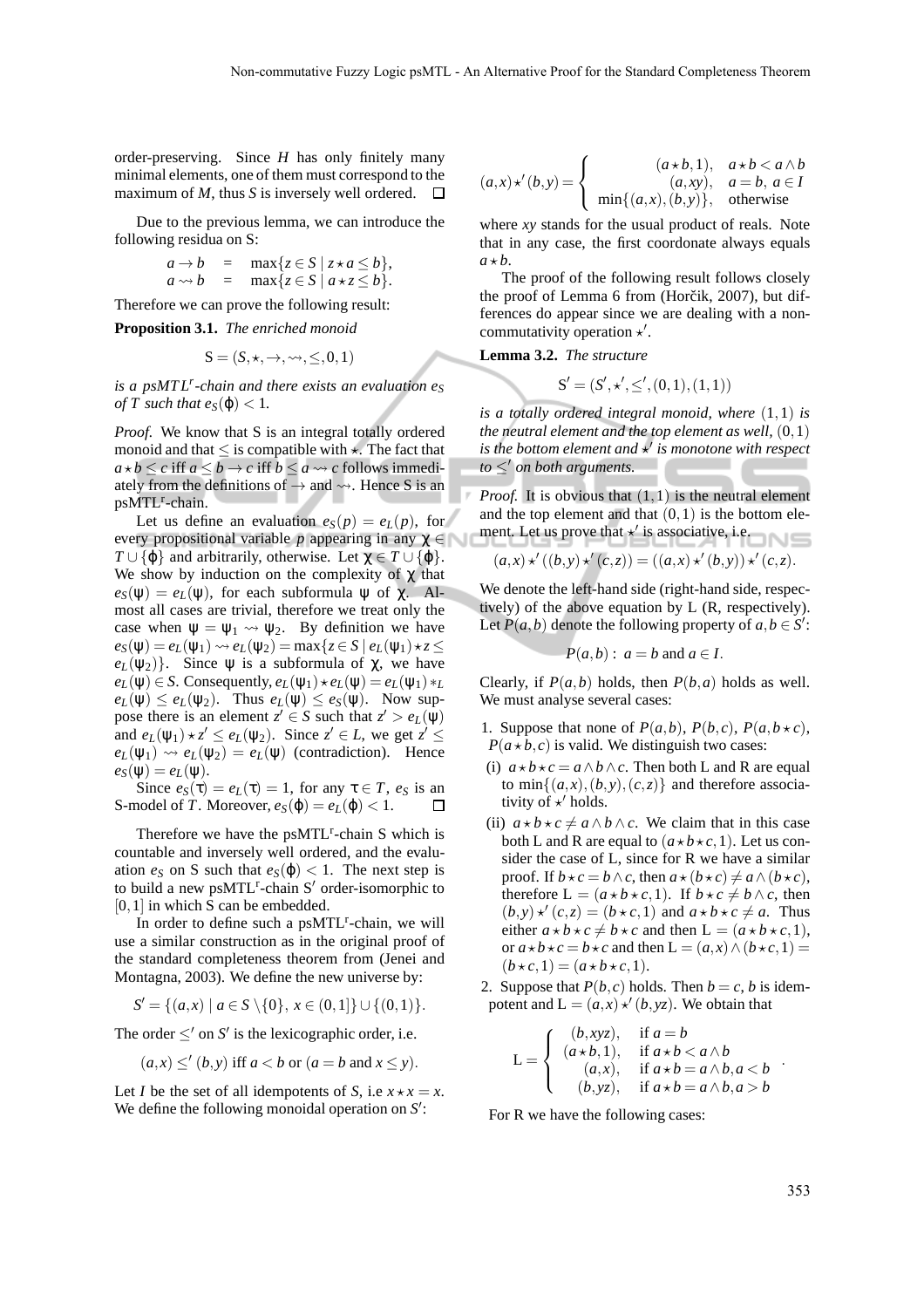- $-$  if  $a = b$ , then  $R = (b, xy) \star (c, z) = (b \star c, xyz) =$ (*b*,*xyz*);
- $-$  if  $a \star b < a \land b$ , then  $(a \star b) \star b = a \star b = (a \star b) \land b$ . Moreover  $a * b < a \land b \leq b$ . Thus  $R = (a * b, 1) *^b$  $(b, z) = (a * b, 1);$
- $-$  if  $a \star b = a \wedge b$  and  $a < b$ , then  $R = (a,x) \star (b, z) =$  $(a,x);$
- $-$  if  $a \star b = a \wedge b$  and  $b < a$ , then  $R = (b, y) \star (b, z) =$ (*b*,*yz*).
- 3. Suppose that  $P(a, b)$  holds. The proof follows similarly with the case 2.
- 4. Suppose that  $P(a, b \star c)$  holds and none of  $P(a, b)$ , *P*(*b*,*c*) is valid. Then  $a = b \star c$  which implies  $a \leq$ *b*,*c*. Moreover  $a < b$ , since  $a = b$  implies  $P(a,b)$ . From  $a < b$ , we obtain  $a = a \star a < a \star b$ , but  $a \star b \le a$ , thus  $a \star b = a$ . Similar we get that  $a = b \star a = a \star c = a$  $c \star a$ . Therefore we have:

$$
\mathbf{R} = (a, x) \star' (c, z) = \begin{cases} (a, xz), & \text{if } a = c \\ (a, x), & \text{if } a < c \end{cases}
$$

If  $a = c$ , then  $L = (a, x) \star' ((b, y) \star' (a, z)) = (a, x) \star'$  $(a,z) = (a,xz)$ . On the other hand, if  $a < c$ , then *a* < *b* ∧ *c* since *a* < *b*. As *b*  $\star$  *c* = *a* < *b* ∧ *c*, we get L  $=(a,x) *' (b * c, 1) = (a,x).$ 

5. Suppose that  $P(a * b, c)$  is valid and none of  $P(a,b)$ ,  $P(b,c)$  is valid. Similarly with the previous case, we can show that  $L = R$ .

Finally, let us prove that  $\star'$  is monotone, i.e.  $(a, x) \leq' (b, y)$  implies  $(a, x) \star' (c, z) \leq' (b, y) \star' (c, z)$ and  $(c, z) \star' (a, x) \leq (c, z) \star' (b, y)$ . We prove only the first implication, since the other has a similar proof. We distinguish several cases:

- 1. Suppose that none of  $P(a, c)$ ,  $P(b, c)$  holds. We have the following cases:
- $-a \star c = a \wedge c$  and  $b \star c = b \wedge c$ . We have that  $(a, x) \star'$  $(c,z) = \min\{(a,x), (c,z)\} \leq' \min\{(b,y), (c,z)\}$  $(b, y) \star (c, z).$
- $-a \star c = a \wedge c$  and  $b \star c < b \wedge c$ . Notice that  $a \star c \leq$ *b*  $\star$ *c* implies  $(a, x) \star' (c, z) = \min\{(a, x), (c, z)\} \leq'$  $(b \star c, 1) = (b, y) \star (c, z).$
- $a \star c < a \wedge c$  and  $b \star c = b \wedge c$ . We have that  $a \star c <$  $a \wedge c \leq b \wedge c = b \star c$ . Therefore  $(a, x) \star (c, z) =$  $(a \star c, 1)$  and the first component of  $(b, y) \star' (c, z)$  is  $b \star c = b \wedge c > a \star c$ . Thus  $(a, x) \star (c, z) \leq (b, y) \star'$  $(c, z)$ .
- $-a \star c < a \wedge c$  and  $b \star c < b \wedge c$ . Notice that  $a \star c \leq$ *b*  $\star$  *c* and  $(a, x) \star'$   $(c, z) = (a \star c, 1) \leq' (b \star c, 1) =$  $(b,y) \star (c,z)$ .
- 2. Suppose that  $P(a, c)$  holds. Then  $a \star b = a$ , since  $a \leq b$  and *a* is idempotent. We have  $(a, x) \star (c, z) =$

(*a*,*xz*). Moreover,

$$
(b, y) \star' (c, z) = \begin{cases} (a, yz), & \text{if } a = b \\ (a, z), & \text{if } a < b \end{cases}
$$

If  $a = b$ , then  $x \leq y$  and  $(a, xz) \leq (a, yz)$  since the usual product of reals is monotone. If  $a < b$ , then  $(a, xz) \leq' (a, z)$  since  $xz \leq z$ .

3. Suppose that *P*(*b*,*c*) holds. Moreover, suppose that  $P(a, c)$  is not valid. Then  $b = c$  and  $a < b$ . Thus  $(b, y) \star' (c, z) = (b, yz)$  and

$$
(a,x) \star' (c,z) = \begin{cases} (a \star b,1), & \text{if } a \star b < a \\ (a,x), & \text{if } a \star b = a \end{cases}.
$$

Since  $a \star b \leq b$ , we get  $(a, x) \star (c, z) \leq (b, y) \star (c, z)$ .

$$
\Box
$$

Moreover, we can endow *S* ′ with two additional operations such that it becomes a  $psMTL<sup>r</sup>$ -chain:

**Lemma 3.3.** *The structure*

$$
S' = (S', \star', \to', \leadsto', \le', (0, 1), (1, 1))
$$
  
is a *psMTL<sup>r</sup>-chain, where*  

$$
(a, x) \to' (b, y) = max\{(c, z) | (c, z) \star' (a, x) \le' (b, y)\},
$$

$$
(a, x) \leadsto' (b, y) = max\{(c, z) | (a, x) \star' (c, z) \le' (b, y)\}.
$$
  
Moreover, the mapping  $\psi : S \to S'$  defined by  $\psi(x) =$   
 $(x, 1)$  is an embedding of *psMTL-algebras*.

*Proof.* By Lemma 3.2, it is enough to show that  $\star'$  has a left and a right residuum. Therefore we must show that each set of the form  $M_1 = \{(c, z) | (c, z) \star (a, x) \leq b \}$  $(b, y)$ } or  $M_2 = \{(c, z) \mid (a, x) \star (c, z) \leq (b, y)\}$  has a maximum. Let us consider the case of  $M_1$ . Since S is inversely well ordered by Lemma 3.1,  $\pi_1(M_1)$ has a maximum  $c_{M_1}$ , where  $\pi_1$  is the projection on the first component. Thus there is an element of the form  $(c_{M_1}, z) \in M_1$ . If  $c_{M_1} \star a < b$ , then  $(c_{M_1}, 1)$  is the maximum of  $M_1$ . Thus suppose that  $c_{M_1} \star a = b$ . We distinguish several cases:

- 1. Suppose  $c_{M_1} \star a < c_{M_1} \wedge a$ . Then, for any *z*, we have  $(c_{M_1}, z) \star' (a, x) = (c_{M_1} \star a, 1)$ . Thus  $(c_{M_1}, 1)$ must be the maximum of *M*1.
- 2. Suppose that  $P(c_{M_1}, a)$  holds. Then we have  $(c_{M_1}, z) \star' (a, x) = (c_{M_1}, zx)$ . If  $x \leq y$ , then  $(c_{M_1}, 1)$ is the maximum of  $M_1$ . If  $x > y$ , then the maximum of  $M_1$  is  $(c_{M_1}, y/x)$ .
- 3. Suppose that  $c_{M_1} \star a = c_{M_1} \wedge a$ . Moreover, let us assume that  $P(c_{M_1}, a)$  is not valid. Then  $(c_{M_1}, z) \star'$  $(a,x) = \min\{(c_{M_1},z), (a,x)\}.$  The have several cases:
- $\cdot$  if  $a = c_{M_1}$ , then  $\min\{(c_{M_1}, z), (a, x)\} = (c_{M_1}, x \wedge z)$ and the maximum of  $M_1$  is either  $(c_{M_1}, 1)$  when  $x \leq y$ , or  $(c_{M_1}, y)$  otherwise;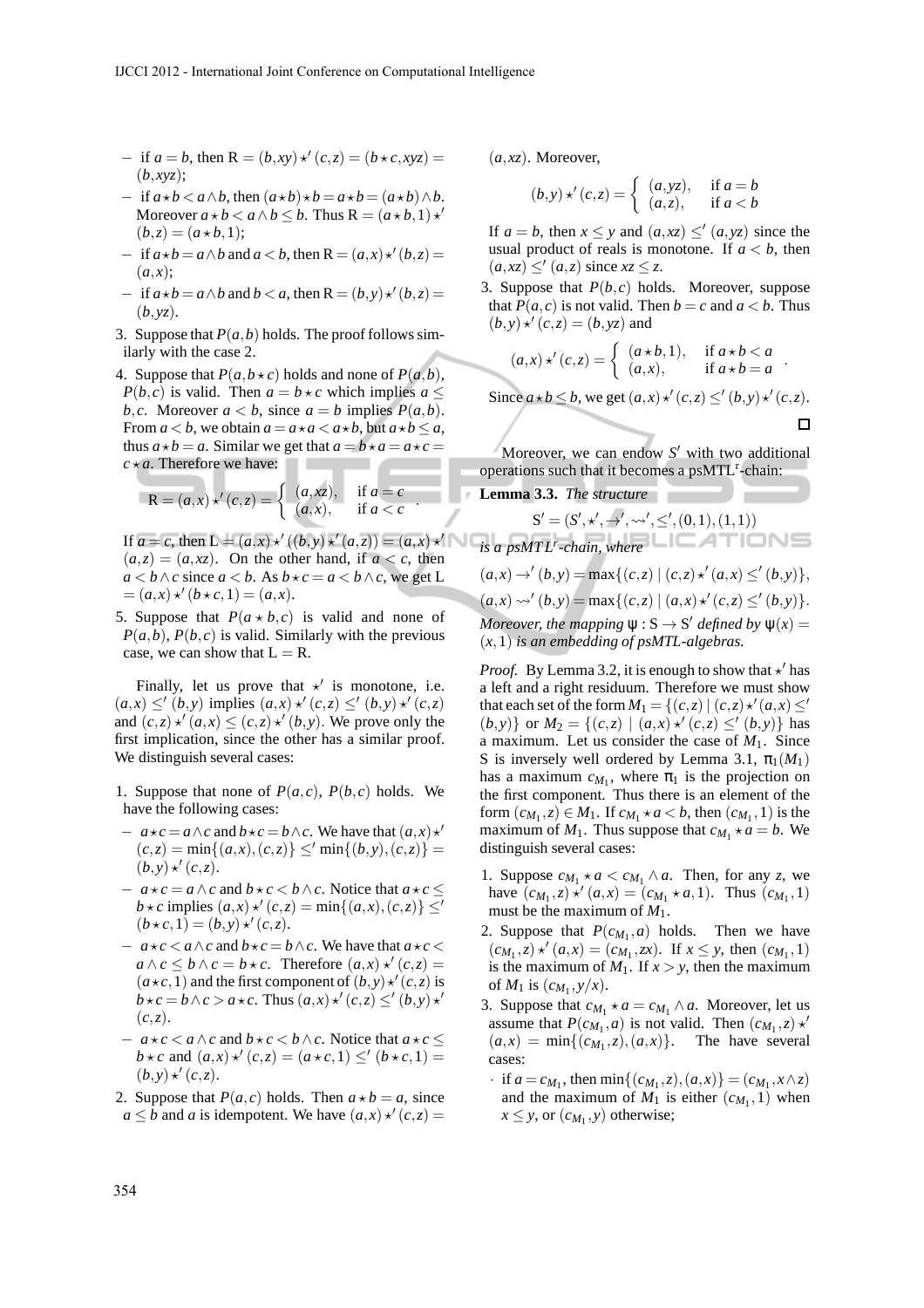- $\cdot$  if  $a < c_{M_1}$ , then  $\min\{(c_{M_1}, z), (a, x)\} = (a, x)$  and  $(c_{M_1}, 1)$  is the maximum of  $M_1$ ;
- $\cdot$  if  $a > c_{M_1}$ , then  $\min\{(c_{M_1}, z), (a, x)\} = (c_{M_1}, z)$ and  $(c_{M_1}, y)$  is the maximum of  $M_1$ .

It follows immediately from the definitions of  $\rightarrow'$  and  $\rightsquigarrow$ ' that the following hold:

$$
(a,x) \star' (b,y) \leq' (c,z) \text{ iff } (a,x) \leq' (b,y) \to' (c,z) \text{ iff } (b,y) \leq' (a,x) \rightsquigarrow (c,z).
$$

Finally, it can be easily verified that the mapping ψ satisfies the following equalities:

 $\Psi(a) \star' \Psi(b) = (a, 1) \star' (b, 1) = (a \star b, 1) = \Psi(a \star b),$  $\Psi(a) \rightarrow' \Psi(b) = \max\{(c, z) | (c, z) \star' (a, 1) \leq' (b, 1)\} =$  $(a \rightarrow b, 1) = \psi(a \rightarrow b),$  $\Psi(a) \rightsquigarrow' \Psi(b) = \max\{(c, z) | (a, 1) \star' (c, z) \leq' (b, 1) \} =$  $(a \rightsquigarrow b, 1) = \psi(a \rightsquigarrow b).$ Therefore the proof is completed.  $\Box$ 

The remaining step is to show that  $S'$  is orderisomorphic to [0,1]. As shown in (Hrbacek and Jech, 1999), any totally ordered set *X* is order-isomorphic to  $[0,1]$  if it satisfies the following properties: *X* is Cignoli, R., Esteva, F., Godo, L., and Torrens, A. (2000). complete, *X* has a maximum and a minimum and *X* has a countable subset *D* which is dense in *X*, i.e. for each  $x, y \in X$  such that  $x < y$ , there is  $z \in D$  such that  $x < z < y$ .

Thus it is enough to prove that  $S'$  satisfies all the above mentioned conditions. Clearly, S′ has a maximum and a minimum. Further, the subset

$$
\{(a, x) \mid a \in S, x \in \mathbb{Q} \cap [0, 1]\}
$$

of *S'* is countable and dense in *S'*. Finally, given  $X \subseteq$  $S', X \neq \emptyset$ , let  $Z = \pi_1(X)$ . Then  $Z \subseteq S$  and  $Z \neq \emptyset$ , hence *Z* has a maximum  $a_0$ , since *S* is inversely well ordered by Lemma 3.1. Now let

$$
\alpha = \sup\{x \in (0,1] \mid (a_0, x) \in X\}.
$$

Then  $(a_0, \alpha) = \sup(X)$ . In conclusion *S'* is complete and we have the following result:

**Lemma 3.4.** *The set S' is order-isomorphic to*  $[0,1]$ *, i.e.* there is a bijection  $\Phi : S' \to [0,1]$  *such that*  $(a,x) \leq' (b,y)$  *implies*  $\Phi(a,x) \leq \Phi(b,y)$ *.* 

Let us define the following operations on  $[0,1]$ :

$$
a \odot b = \Phi(\Phi^{-1}(a) \star' \Phi^{-1}(b)),
$$
  
\n
$$
a \to_{\odot} b = \Phi(\Phi^{-1}(a) \to' \Phi^{-1}(b)),
$$
  
\n
$$
a \leadsto_{\odot} b = \Phi(\Phi^{-1}(a) \leadsto' \Phi^{-1}(b)).
$$

Then the structure

$$
[0,1]_{\odot} = ([0,1],\odot,\rightarrow_{\odot},\rightsquigarrow_{\odot},\leq,0,1)
$$

is a standard psMTL-algebra and we have an  $[0,1]_{\odot}$ model of *T* such that  $\Phi(\psi(e_S(\varphi))) < 1$ . Thus the proof of Theorem 3.1 is finished.

### **4 CONCLUSIONS**

In this paper we proved the finite strong standard completeness theorem for the non-commutative logic psMTL. For proving this result, we used a construction of standard psMTL-algebras which is interesting on its own. Our proof can also be seen as an alternative proof for the standard completeness theorem for psMTL logic given in (Jenei and Montagna, 2003).

As a future research, it would be interesting to extend our proof for the finite strong standard completeness theorem for psMTL for some schematic extensions of psMTL logic. We mention that in (Diaconescu, 2012), the proof for the standard completeness theorem for psMTL logic given in (Jenei and Montagna, 2003) was extended for the extensions psSMTL and psIMTL of psMTL logic.

### **REFERENCES**

- Basic fuzzy logic is the logic of continuous t-norms and their residua. *Soft Computing*, 4:106–112.
- Diaconescu, D. (2012). On the non-commutative propositional logic psmtl and its extensions. *submitted*.
- Esteva, F. and Godo, L. (2001). Monoidal t-norm based logic: Towards a logic for left-continuous t-norms. *Fuzzy Sets and Systems*, 124(3):271–288.
- Flondor, P., Georgescu, G., and Iorgulescu, A. (2001). Pseudo-t-norms and pseudo-bl algebras. *Soft Computing*, 5:355–371.
- Girard, J.-Y. (1995). Linear logic: its syntax and semantics. In Girard, J.-Y., Lafont, Y., and Regner, L., editors, *Advances in Linear Logic,*, volume 222 of *London Math. Soc. Lecture Notes*, pages 1–42. Cambridge Univ. Press.
- Hájek, P. (1998). Metamathematics of fuzzy logic. *Trans. in Logic*, 4.
- Hájek, P. (2003a). Fuzzy logics with non-commutative conjunctions. *J. Logic. Comput.*, 13:469–479.
- Hájek, P. (2003b). Observations on non-commutative fuzzy logic. *Soft Computing*, 8:38–43.
- Horčik, R. (2007). Alternative proof of standard completeness theorem for mtl. *Soft Computing*, 11(2):123–129.
- Hrbacek, K. and Jech, T. (1999). *Introduction to set theory*. Monographs and textbooks in pure and applied mathematics. Dekker, New York.
- Jenei, S. and Montagna, F. (2002). A proof of standard completeness for esteva and godo's logic mtl. *Studia Logica*, 70(2):183–192.
- Jenei, S. and Montagna, F. (2003). A proof of standard completeness for non-commutative monoidal t-norm logic. *Neural Network World*, 13:481–488.
- Kühr, J. (2003). Pseudo-bl-algebras and drl-monoids. Math. *Bohem.*, 128:199–208.